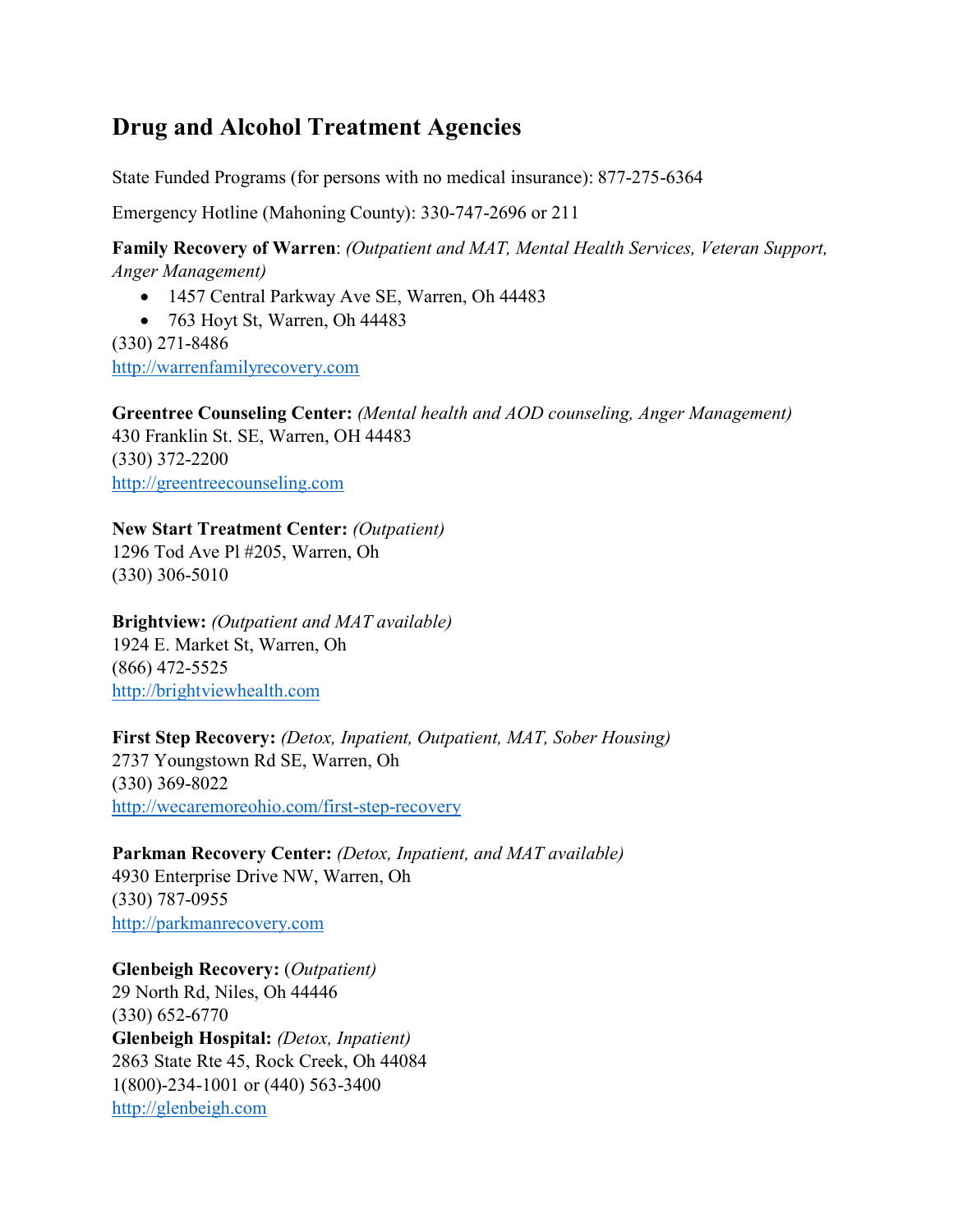**Meridian Healthcare:** *(Detox, Residential, MAT, Outpatient, Mental Health and Psychiatric Services, Mom's Program, Housing Assistance)* (Outpatient): 320 High Street NE, Warren, Oh (330) 318-3871 (Main Campus): 527 North Meridian Rd, Youngstown, Oh 44509 (330) 797-0070 [http://meridianhealthcare.net](http://meridianhealthcare.net/)

#### **Neil Kennedy Recovery Center**: (MAT available)

(*Withdrawal Management and Residential*): 2151 Rush Blvd, Youngstown, Oh 44507 (330) 744-1181 (*Outpatient and Support Services*): 5211 Mahoning Ave, Suite 370, Austintown, Oh 44515 (330) 792-4724 [http://Nkrc.org](http://nkrc.org/)

## **HOPE Counseling and Addiction Services:** (Adult & Teen Challenge- *Christian based*

*recovery in conjunction with sober living)* 1319 Florencedale Ave, Youngstown, Oh 44505 (330) 743- HOPE (4673) [Http://hopeaddictioncounselingservices.com](http://hopeaddictioncounselingservices.com/)

#### **Spero Health**: *(Outpatient, MAT)*

• 552 N Park Ave, Warren, Oh 44481 (234) 243-3127 • 7067 Tiffany Blvd, Youngstown, Oh 44514 (234) 230-1627 [www.sperohealth.com](http://www.sperohealth.com/)

**Flying High Inc.:** (*Oupatient, Education and Career Services, Housing Assistance)* 6 W Federal St, Youngstown, Oh 44503 (330) 797-3995 www. Flyinghighinc.org

#### **New Day Recovery**: (*Withdrawal Management Services- Sober Housing)*

- 920 Boardman-Canfield Rd, Youngstown, Oh
- 9955 Union Ridge Rd, Rogers, Oh 44455

**New Day Recovery** (*Residential Services*)

- (**Women**) 960 Boardman-Canfield Rd, Boardman, Oh
- (**Men**) 150 Charles Court, Newton Falls, Oh 44444

(330) 953-3300 [http://newday-recovery.com](http://newday-recovery.com/)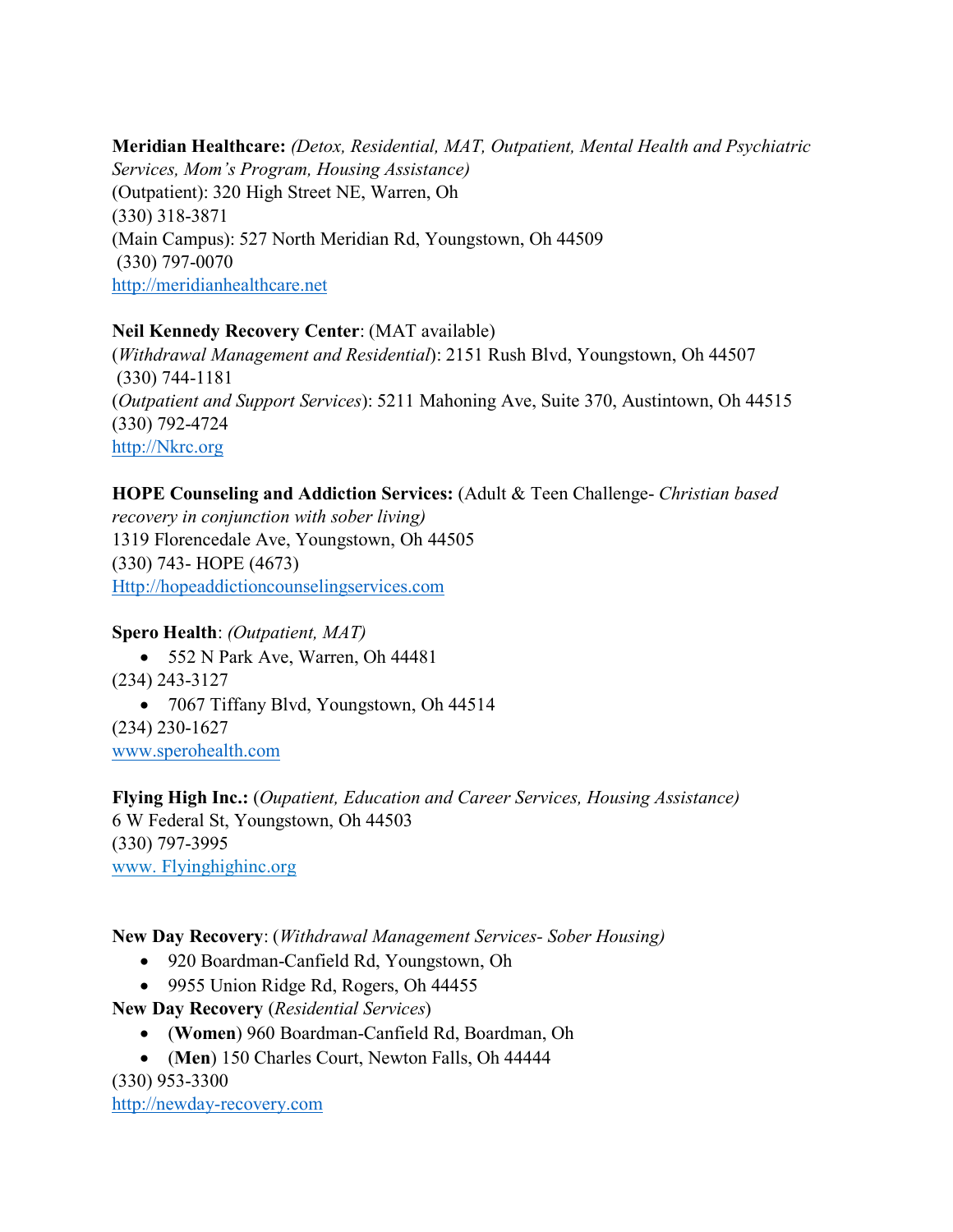**On Demand Counseling:** *(Outpatient, Mental Health and Psychiatric Services, MAT, Peer Support)*

• 5760 Patriot Blvd, Austintown, Oh 44515 (330) 270-8610

• 100 Superior St, Newton Falls, Oh 44444

(330) 578-4300

[http://ondemandcounseling.com](http://ondemandcounseling.com/)

**RISE Recovery:** (*Outpatient, Mental Health Services, MAT)*

- 1977 Niles Rd SE, Warren, Oh 44484
- 175 E Broad St., Newton Falls, Oh 44444
- 3132 Belmont Ave, Youngstown, Oh 44505

(844) 652-8219

<http://onehealthohio.org/rise-recovery>

**Compass Family and Community Services:** *(Outpatient, Mental Health and Psychiatric Services, PAR, Employment Assistance, Peer Support)*

• 320 High St NE, Warren, Oh 44481

(330) 394-9090

• 535 Marmion Ave, Youngstown, Oh 44502

(330) 782-5664 [http://compassfamily.org](http://compassfamily.org/)

**Thrive counseling:** *(Outpatient, Mental Health Services, MAT, Anger Management, Peer Support*) 1705 Woodland St NE, Warren, Oh 44483 (330) 469-6777

[http://thrivecounselingwarren.com](http://thrivecounselingwarren.com/)

**Serenity Center:** *(Outpatient, Mental Health and Psychiatric Services, MAT, Veteran Services)* 1947 E Market St, Warren, Oh (330) 965-9999 [http://serenitycenterohio.com](http://serenitycenterohio.com/)

## **Pinnacle Treatment Center**: *(Outpatient, MAT)*

- 3622 Belmont Ave, Suite 21, Youngstown, Oh 44505 (234) 230-3272
- 6847 N Chestnut St, Ravenna, Oh 44266 (*Withdrawal Management*) (330) 577-5116

[http://pinnacletreatment.com](http://pinnacletreatment.com/)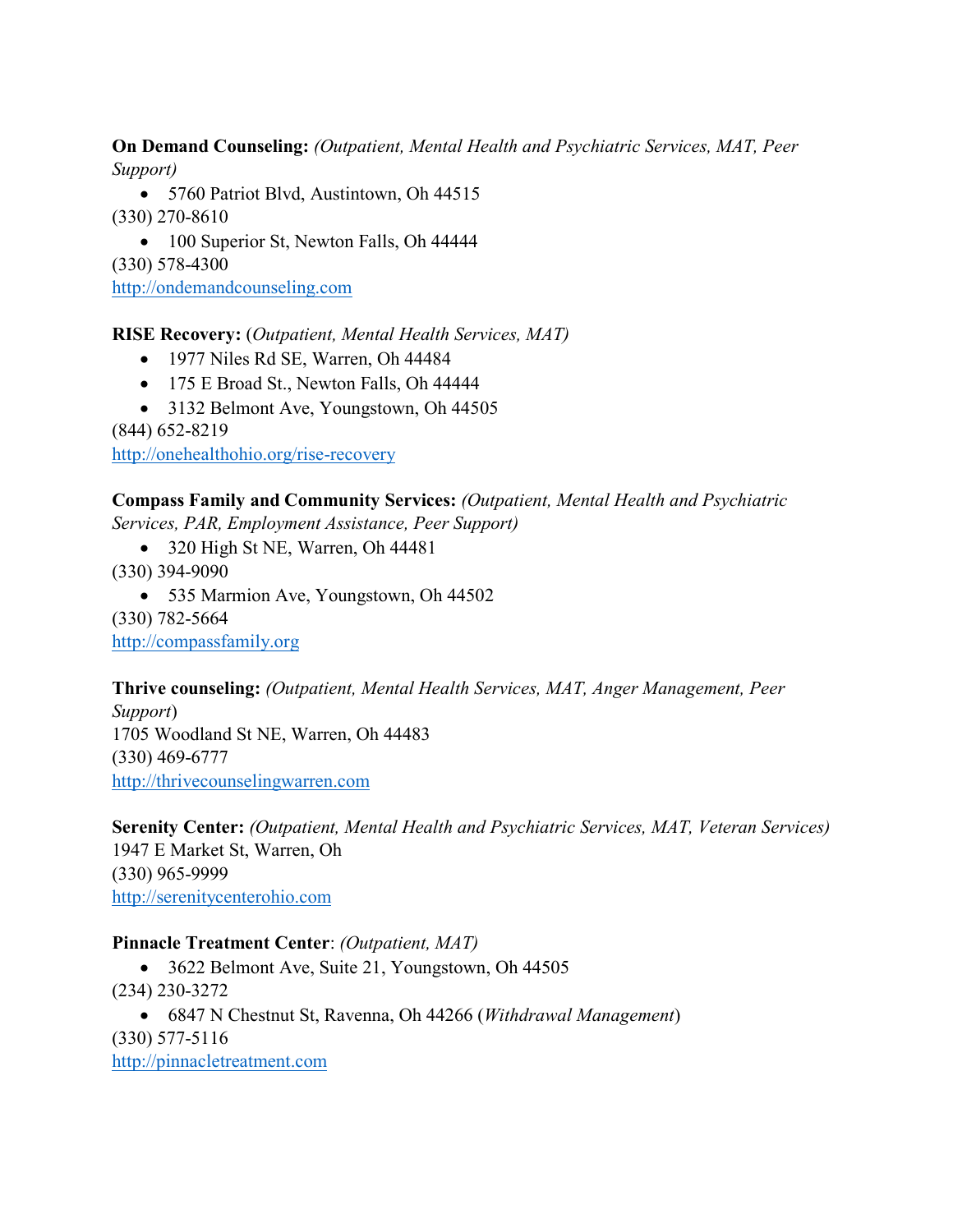**YUMADAOP**: *(AOD education, Re-entry Services, violence Prevention)* 1327 Florencedale Ave, Youngstown, Oh 44505 (330) 743-2772 [http://yumadaop.com](http://yumadaop.com/)

**TRAVCO Behavioral Health:** *(Outpatient, Mental health and Psychiatric Services, MAT)* 2671 Youngstown-Warren Rd, Warren, Oh 44484 (330) 286-0050 <http://wecaremoreohio.com/travco>

**The Redzone:** *(Outpatient, MAT, Mental Health and Psychiatric Services, Sober Housing)* 209 W Woodland Ave, Youngstown, Oh 44502 (330) 787-9180 [http://theredzoneoh.com](http://theredzoneoh.com/)

**Midwest Recovery Center (***formerly Valor Recovery Center***):** *(Detox, Inpatient, Outpatient, Counseling, MAT)* 45-47 N. Canfield-Niles Rd, Austintown, Oh 44515 (330) 330-8777 [http://valorrecoverycenters.com](http://valorrecoverycenters.com/)

**New Vision Behavioral Health Services** *(Outpatient, MAT, Mental Health Counseling)* 80 E. Midlothian Blvd, Youngstown, Oh 44507 (330) 234-5251 [http://nvbhoh.com](http://nvbhoh.com/)

**Open Water Counseling & Recovery**: *(Outpatient, Mental Health and Psychiatric Services)* 4964 Belmont Ave, Suite B, Youngstown, Oh 44505 (330) 539-3200 [http://openwatercounseling.com](http://openwatercounseling.com/)

**Progressive Counseling Center** *(Outpatient)* 1025 Boardman-Canfield Rd, Youngstown, Oh 44512 (330) 629-2434

**CRN Healthcare Inc** (*Outpatient & Mental Health Counseling)* 4531 Belmont Ave STE 12, Youngstown, Oh 44505 (234) 806-4367 [http://confidentrecovery.com](http://confidentrecovery.com/)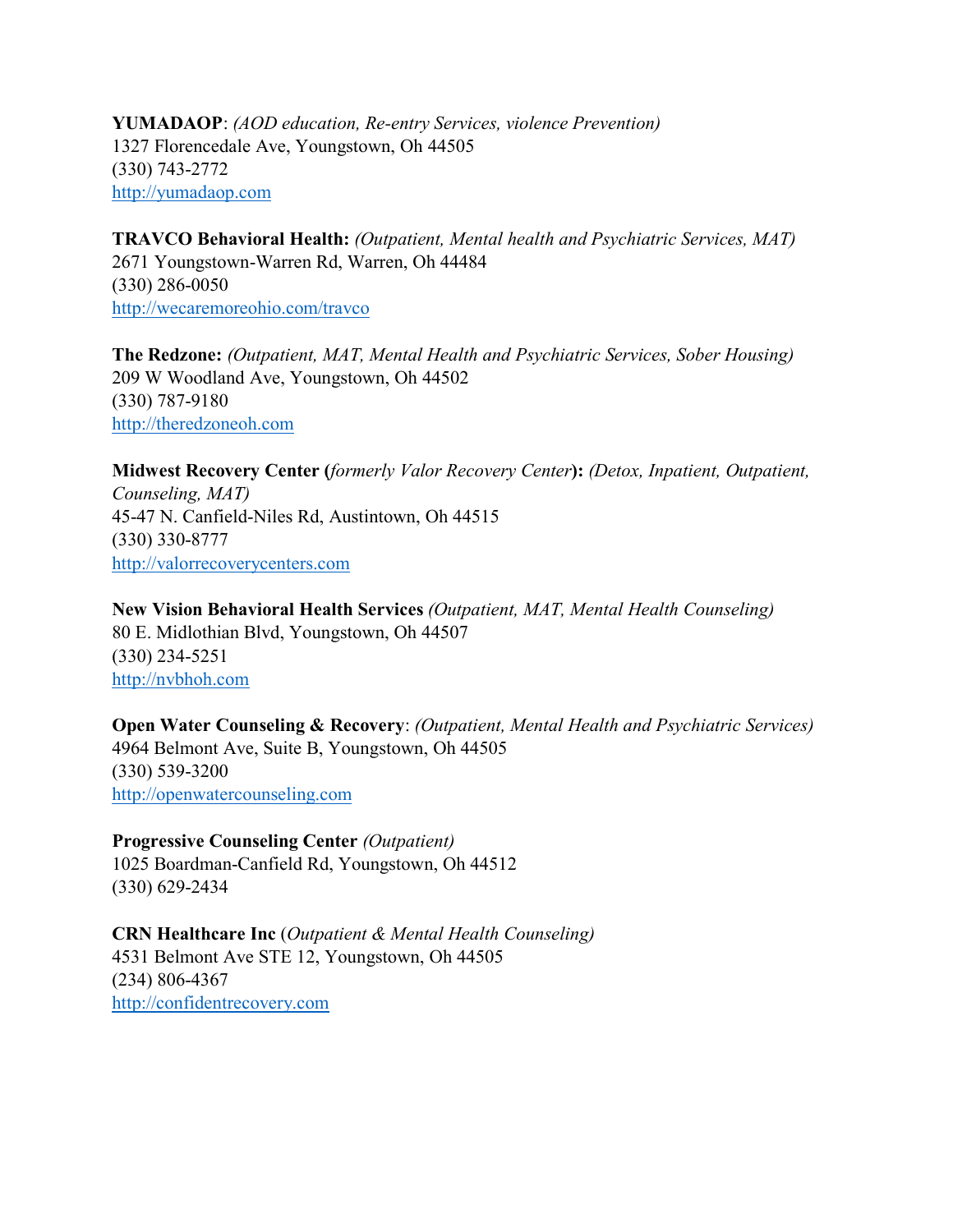**Hope Village Recovery Center:** *(Outpatient, Counseling, Peer Support)* 3975 Kenneth Drive, Rootstown, Oh 44272 (330) 850-5141 [http://hopevillagerecovery.com](http://hopevillagerecovery.com/) Sober Housing: [http://hopetownohio.org](http://hopetownohio.org/)

**Compass Recovery Center**: *(Outpatient)* 246 S Chestnut St., Ravenna, Oh 44266 (330) 298-9391 [http://compassrecoverycenter.net](http://compassrecoverycenter.net/)

**Townhall II:** *(Outpatient)* 155 North water St, Kent, Oh 44240 (330) 678-3006 [http://townhall2.com](http://townhall2.com/)

# **Mental Health Agencies**

# **Psycare Behavioral Healthcare and Counseling**

[http://psycare.com](http://psycare.com/)

- 136 Westchester Drive, Austintown, Oh 44515 (330) 270-1400
- 997 Boardman-Canfield Rd, Boardman, Oh 44512 (330) 758-0101
- 378 N High St., Cortland, Oh 44410 (330) 637-8668
- 8577 E. Market St, Warren, Oh 44484 (330) 856-6663
- 2980 Belmont Ave, Youngstown, Oh 44505 (330) 759-2310

## **Coleman Professional Services**

[http://colemanservices.org](http://colemanservices.org/) 24/7 Crisis Support: *\*Trumbull County:* 1(800) 522-0502 *\*Portage County*: 1(877)796-3555

- 103 W. Market St, Warren, Oh 44481 (330) 394-8831
- 611 Belmont Ave., Youngstown, Oh 44502 (330) 744-2991
- 5982 Rhodes Rd., Kent, Oh 44240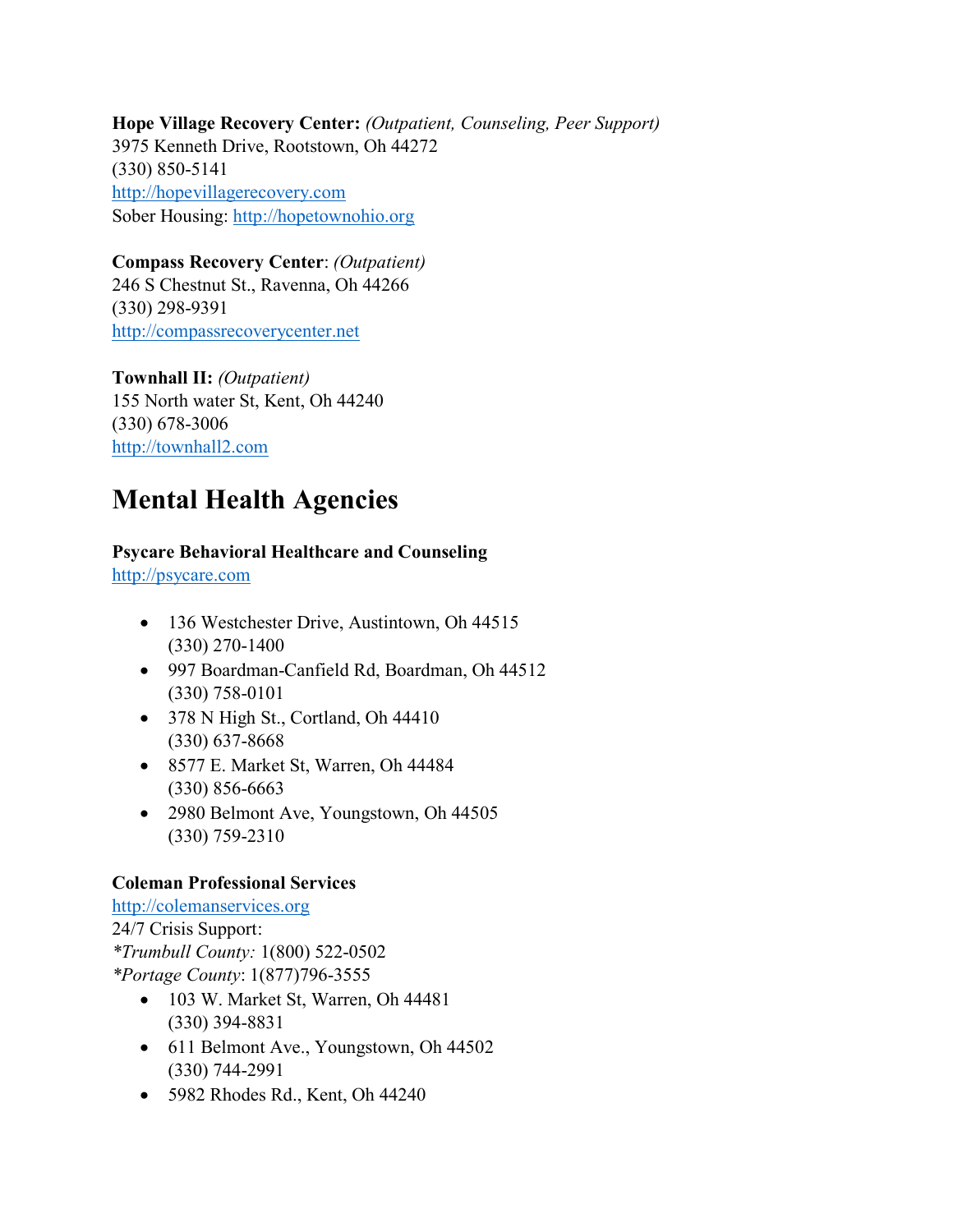(800) 673-1347

• 3920 Lovers Lane, Ravenna, Oh 44266 (800) 673-1347

#### **Preferred Care Counseling**

[http://preferredcarecounseling.com](http://preferredcarecounseling.com/)

• 425 Niles Cortland Rd SE, Suite 201, Warren, Oh 444484

(330) 856-3975

• 3292 Stones Throw Ave, Poland, Oh 44514 (330) 757-3975

#### **Allied Behavioral Health Services**

[http://alliedbhs.com](http://alliedbhs.com/) 253 S Canfield-Niles Rd, Suite A, Austintown, Oh 44515 (330) 797-8800

**Riverbend Center** *(In partnership with Compass Family and Community Services*) 3120 W Market St, Warren, Oh (330) 898-6992

#### **Generations Behavioral Health** (*Psychiatric Hospital*)

[http://generationsbehavorialhealth.com](http://generationsbehavorialhealth.com/) 196 Colonial Drive, Youngstown, Oh 44505 (234) 232-7459

## **Churchill Counseling**

[http://churchillcounseling.com](http://churchillcounseling.com/)

• 3649 Canfield Rd., Canfield, Oh 44406

(330) 270-3040

• 4531 Belmont Ave., Suite 8, Liberty, Oh 44505 (330) 759-3040

#### **Alta Behavioral Healthcare**

[http://altabehavioralhealthcare.org](http://altabehavioralhealthcare.org/)

• 711 Belmont Ave, Youngstown, Oh, 44502 (330) 793-2487

• 142 Javit Court, Austintown, Oh 44515 (330 736-0071

• 1950 Niles-Cortland Rd NE, Warren, Oh 44484 (330) 736-0073

• 8255 South Ave, Boardman, Oh 44512

(330) 793-2487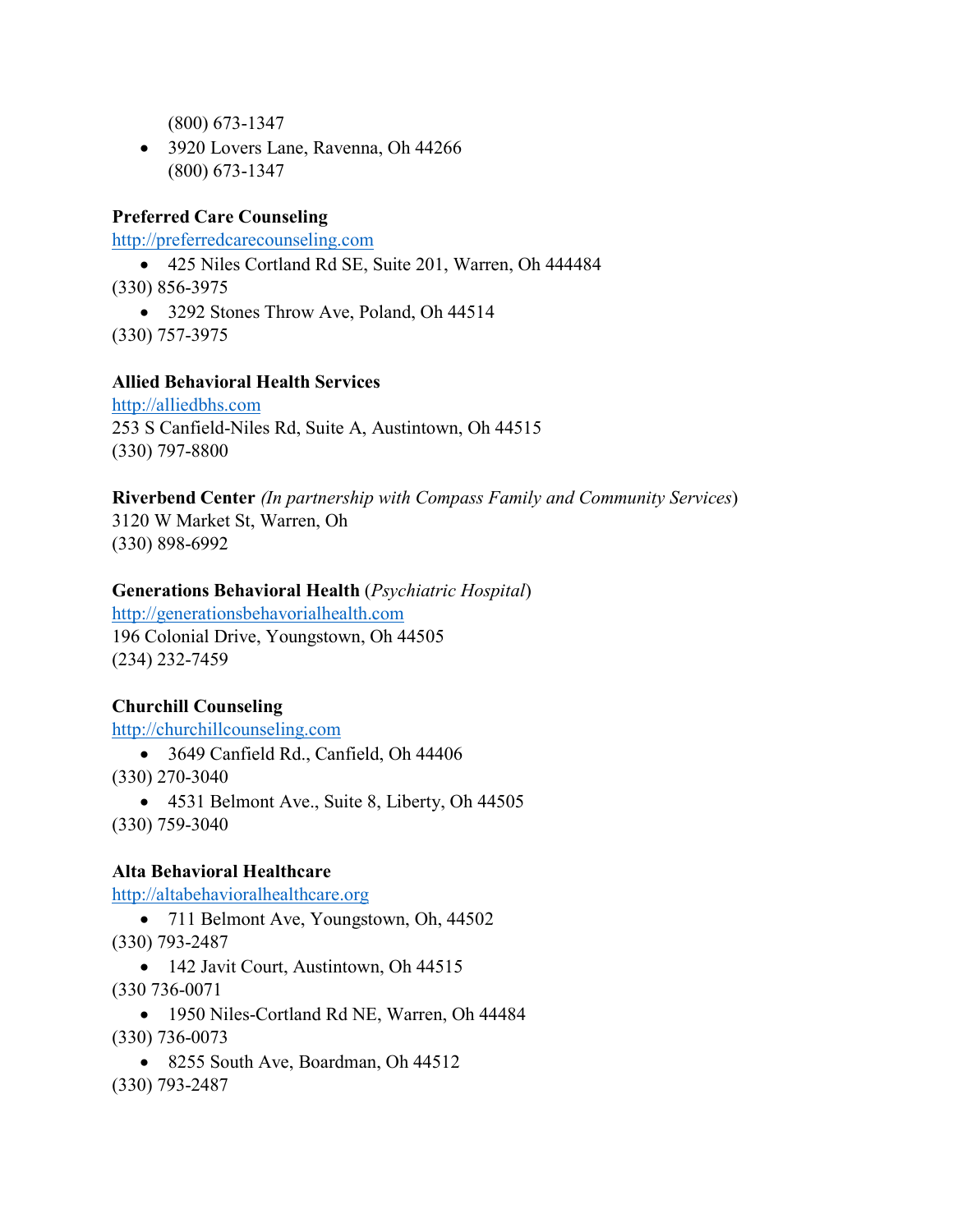**Oakwood Counseling Center**

[http://oakwoodcounselingcenter.com](http://oakwoodcounselingcenter.com/) 1704 North Rd NE, Warren, Oh 44484 (330) 856-4111

# **LGBTQIA+ Resources**

**Full Spectrum Community Outreach** 5060 Youngstown Poland Rd., Youngstown, Oh 44514 (234) 254-8924 [www.fullspectrumcommunityoutreach.org](http://www.fullspectrumcommunityoutreach.org/)

[www.pride.com](http://www.pride.com/)

# **Recovery and Other Support groups**

**NAMI:** 201 Wick Ave, Youngstown, Oh (330) 727-9268 <http://namimahoningvalley.org/our-support-groups>

#### **Trumbull County Mental Health and Recovery Board**

4076 Youngstown Rd. SE, suite 201, Warren, Oh 44484 (330) 675-2765 [http://trumbullmhrb.org](http://trumbullmhrb.org/)

#### **SAMHSA**

National Hotline: 1(800) 662-HELP (4357) <http://samhsa.gov/find-help/national-helpline>

[http://meetings.intherooms.com](http://meetings.intherooms.com/)

<http://inspire.com/groups/mental-health-america>

<http://mhanational.org/find-support-groups>

<http://dbsalliance.org/support/chapters-and-support-groups/online-support-groups>

[http://supportgroupcentral.com](http://supportgroupcentral.com/)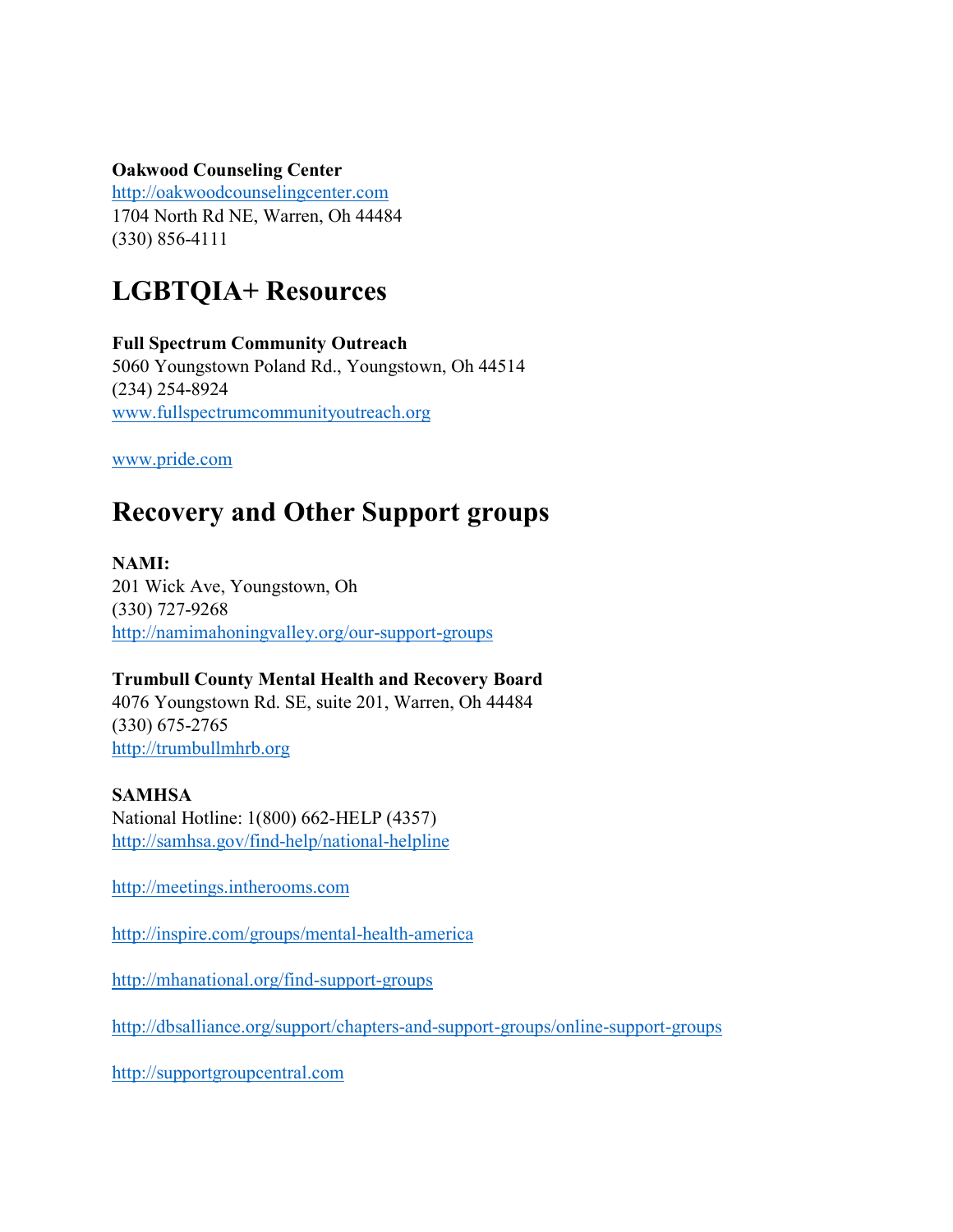[www.recoveryinternational.org](http://www.recoveryinternational.org/)

[http://virtual-na.org](http://virtual-na.org/)

[http://recoverycentersofamerica.com/recovery-resources-during-coronavirus-virtual-na-and-aa](http://recoverycentersofamerica.com/recovery-resources-during-coronavirus-virtual-na-and-aa-meetings)[meetings](http://recoverycentersofamerica.com/recovery-resources-during-coronavirus-virtual-na-and-aa-meetings)

[www.narcotics.com](http://www.narcotics.com/)

[http://na.recovery.org](http://na.recovery.org/)

<http://smartrecovery.org/smart-recovery-toolbox/smart-recovery-online>

[www.therecoveryvillage.com](http://www.therecoveryvillage.com/)

[http://lionrockrecovery.com](http://lionrockrecovery.com/)

## **Celebrate Recovery:**

**Grace Fellowship Church** (*Every Friday at 6pm- childcare available*) 325 Youngstown Warren Rd., Niles, Oh 44446 [http://gracelives.com](http://gracelives.com/)

**Warren First Church of the Nazarene** (*Mondays from 6p-8p*) 4179 Parkman Rd NW, Warren, Oh 44481 (330) 898-4771 <http://wfcnaz.org/?subpages/default.shtml>

# **Veteran Resources**

**Trumbull County Veteran Service Commission** 253 E. Market St., Warren, Oh 44481 (330) 675-2585 <https://trumbullcountyvets.org>

**Mahoning County Veteran Service Commission** 345 Oak hill Ave, Entrance A, Suite 100, Youngstown, Oh 44502 (330) 740-2450 <http://mahoningcountyoh.gov/568/veterans-service-commission>

**Family and Community Services** \*Supportive Services for Veteran Families (SSVF) (855) 234-7310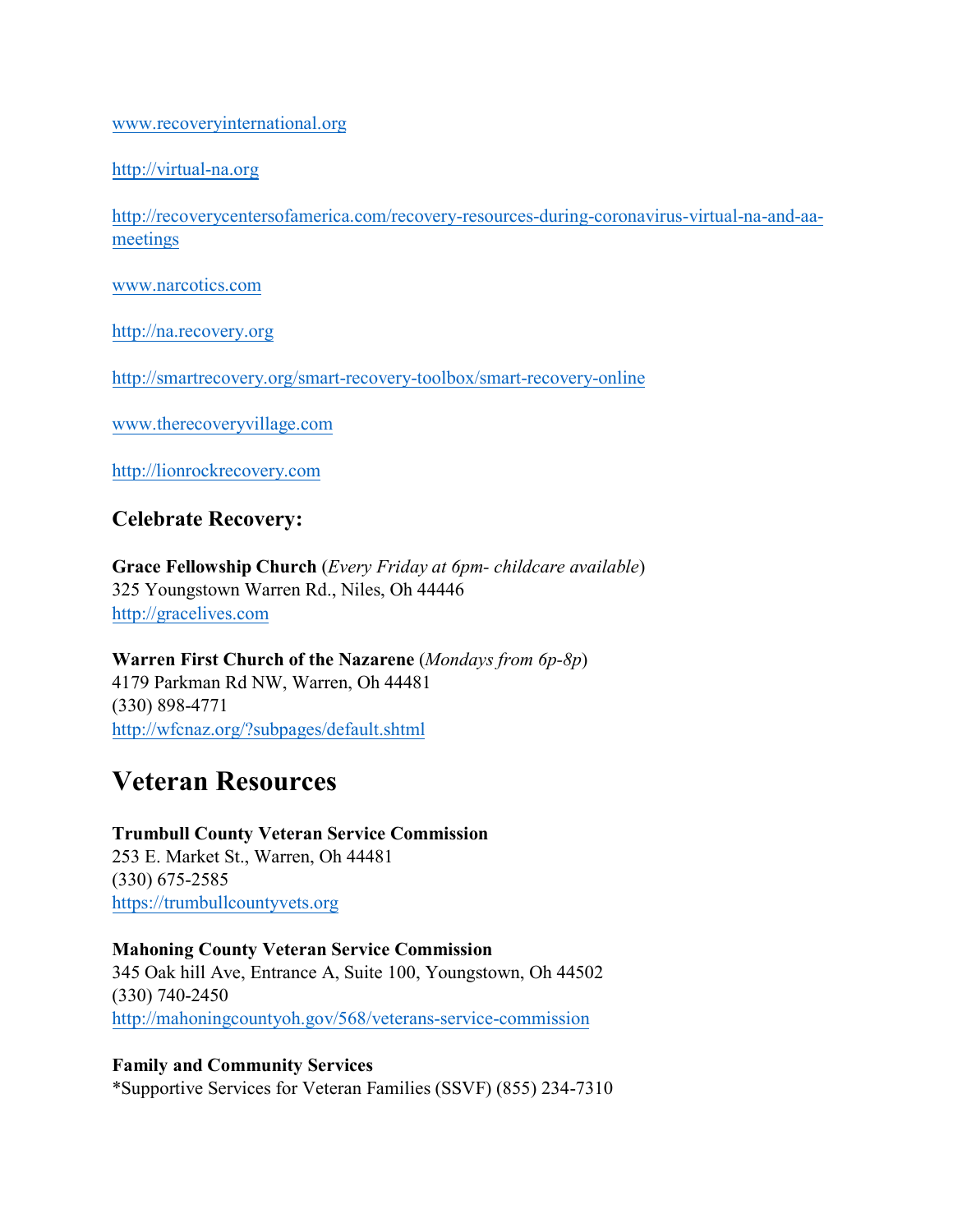• 201 Wick Ave, Youngstown, Oh 44503 (330) 480-0532 *Veteran's Haven*: • 700 Buckeye St., Warren, Oh 44485 (330) 409-9139 *Disabled American Veterans*:

• 2044 Youngstown Rd SE, Warren, Oh 44484 (330) 369-3388

**Warren VA Outpatient Clinic** 1460 Tod Ave NW, Warren, Oh 44485 (330) 392-0311

*Disabled Veteran Empowerment Network*: [http://dven.org](http://dven.org/)

<http://neptunesociety.com/resources/list-helpful-veteran-resources-support-groups>

# **Legal Resources**

#### **Trumbull County Public Defender Office**

108 Main Ave SW, Suite 600, Warren, Oh 44481 (330) 367-5160

#### **Community Legal Aid Services, Inc.**

• 160 E. Market St., Warren, Oh 44481 (330) 373) 1448 • 25 E. Boardman St., N Champion St #250, Youngstown, Oh 44503 (330) 744-3196

**License Reinstatement and Suspension Information** [http://bmv.ohio.gov](http://bmv.ohio.gov/)

# **Domestic Violence and Victims Services**

#### **Someplace Safe**

1540 Tod Ave NW, Warren, Oh 44485 (330) 393- 1565

#### **Sojouner House**

P.O. Box 5694, Youngstown, Oh 44504 (330) 747- 4040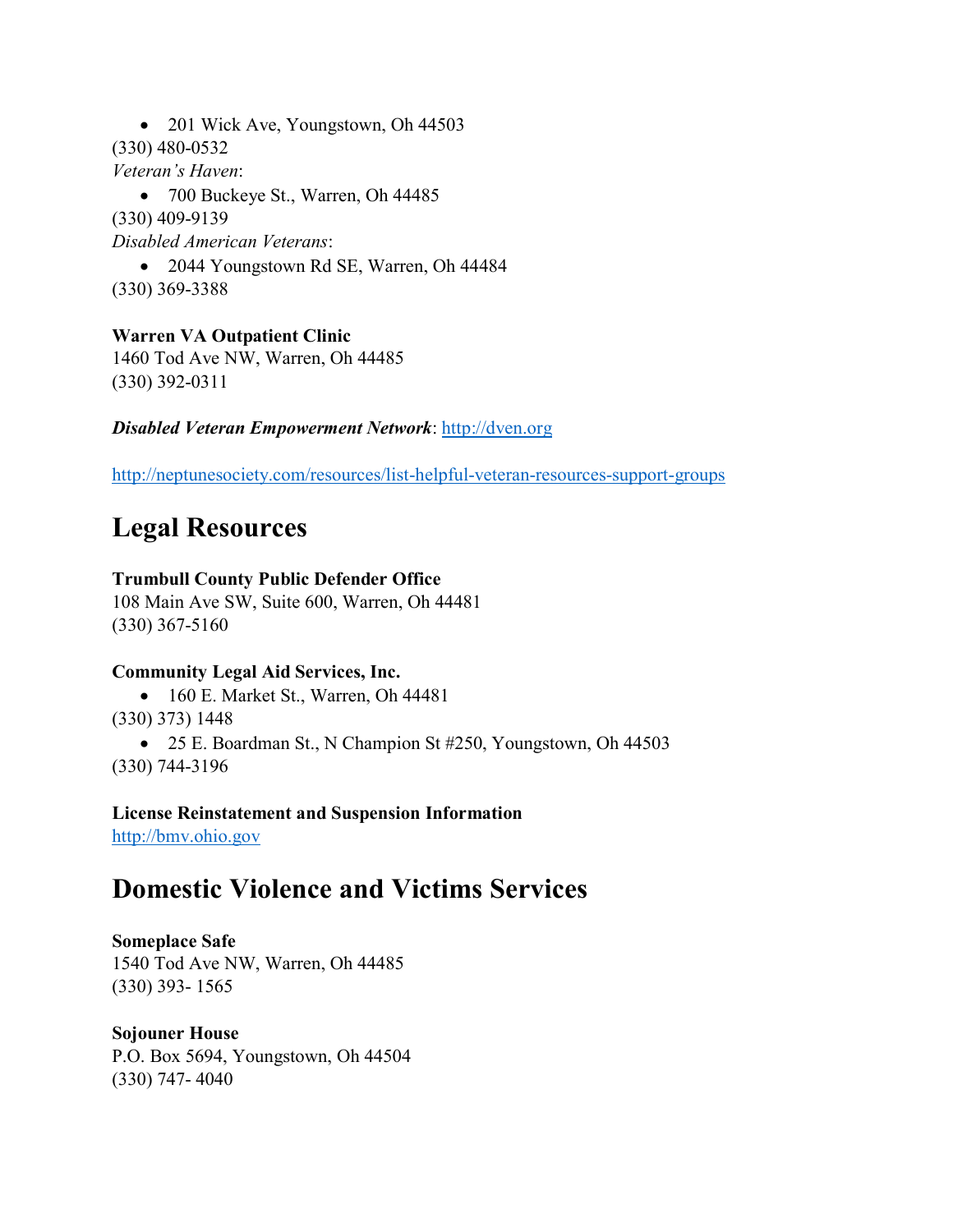[www.vinelink.com](http://www.vinelink.com/)

**Human Trafficking Hotline**: 1(888) 373-7888 \*Text HELP or Info to BeFree (233733)

# **Additional Resources (Financial Assistance, Insurance, Transportation, Housing)**

**NEIGHBORHOOD NAVIGATOR**- The EveryONE Project (assistance to get connected with resources for: food, housing, transportation, employment aid, legal aid, and financial) [https://navigator.aafp.org](https://navigator.aafp.org/)

**Transitional Housing:**

#### **Beatitude House**

238 Tod Lane, Youngstown, Oh 44504 (330) 744-3147

#### **Warren Family Mission**

155 Tod Ave NW, Warren, Oh 44485 (330) 394-5437

**\*Men's Program** 1228 W Market St., Warren, Oh 44485 (330) 394-3251

**\*Hannah's House** 3653 Warren-Sharon Rd, Vienna, Oh 44473 (330) 609-5683

#### **Rescue Mission of Mahoning Valley**

962 Martin Luther King Jr. Blvd, Youngstown, Oh 44510 (330) 744-5486

#### **Catholic Charities:**

- Regional Agency: 185 Laird Ave NE, Warren, Oh 44483 (330) 393-4254
- Mahoning County: 319 W. Rayen Ave., Youngstown, Oh 44502 (330) 744-3320

[http://catholiccharitiesusa.org](http://catholiccharitiesusa.org/) <http://ccdoy.org/locations/catholic-charities-regional-agency>

#### **Mahoning County Voice of Hope Shelter**

2124 Glenwood Ave, Youngstown, Oh 44511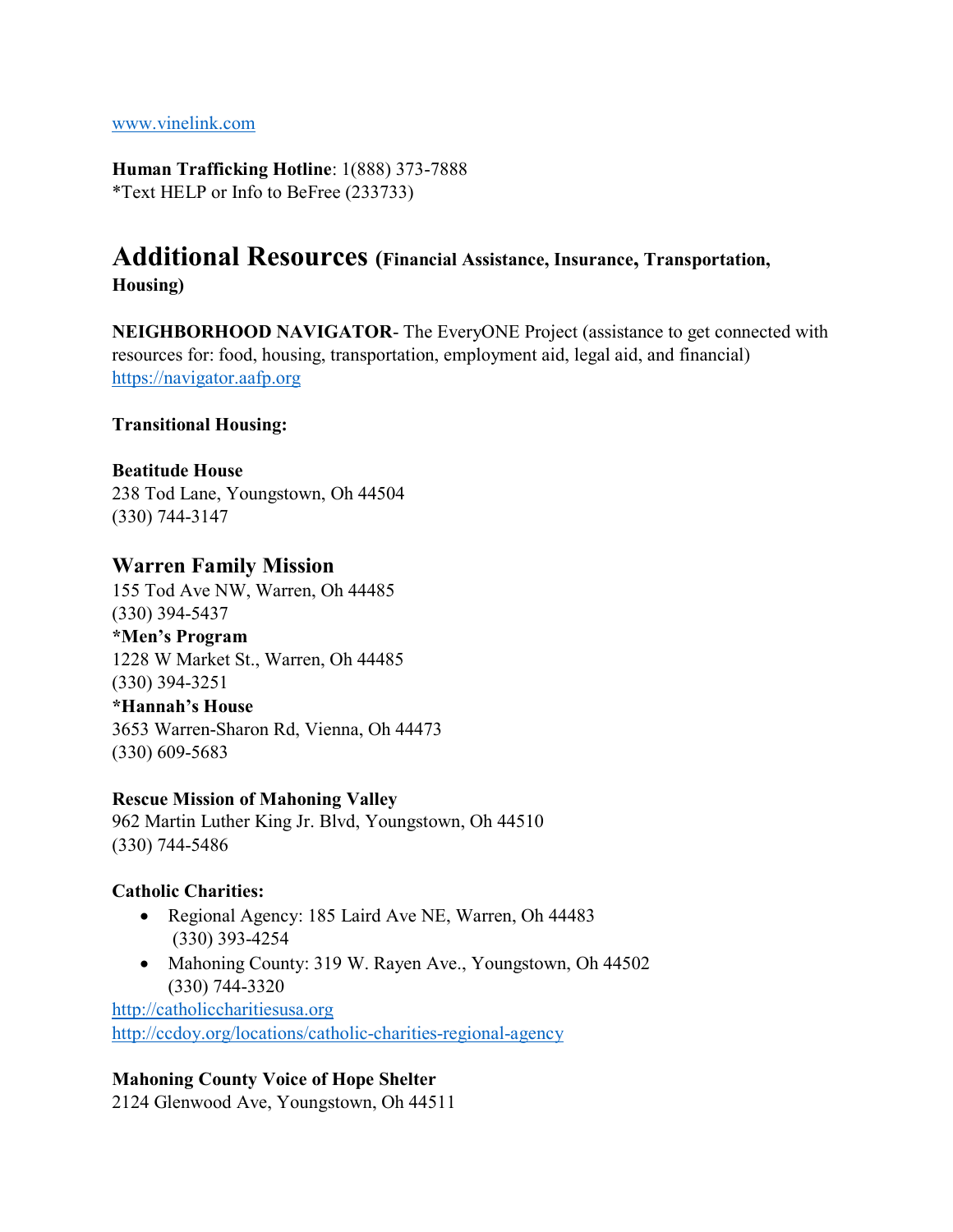(234) 228-9761

**Trumbull County Assistance Programs:** [http://needhelppayingmybills.com/html/trumbull\\_county.assistance\\_pro.html](http://needhelppayingmybills.com/html/trumbull_county.assistance_pro.html)

[http://ohio.gov](http://ohio.gov/)

**Salvation Army** 270 Franklin St SE, Warren, Oh 44483 (330) 392-1573 <http://easternusa.salvationarmy.org/northeast-ohio/warren-oh>

#### **Medical Insurance, SNAP, Financial and Child Care Assistance:** *ODJFS:*

[http://hs.co.trumbull.oh.us/jfs\\_aca.html](http://hs.co.trumbull.oh.us/jfs_aca.html) <http://mahoningcountyoh.gov/473/department-of-job-family-services>

- 280 N. Park Ave, Warren, Oh 44481 (330) 675-2000
- 345 Oak Hill Ave, Youngstown, Oh 44502 (330) 740-2600

**Health Insurance Marketplace:** 800-318-2596

# **Transportation:**

#### *TCAP*- [http://tcaphelps.org](http://tcaphelps.org/)

611 Main Ave, Warren, Oh 44483 (330) 395-2287 (for medical appointments and TANF customers, call ODJFS at (330) 675-2137)

## **Trumbull County Transit**

(330) 369-2600

## **Trumbull County Senior Service**

2931A Youngstown Rd. SE, Warren, Oh 44484 (330) 675-7846

**All American USA Taxi (***no wheelchair access***)** (330) 395-3226

**Garwin (***no wheelchair access***)** (330) 534-1335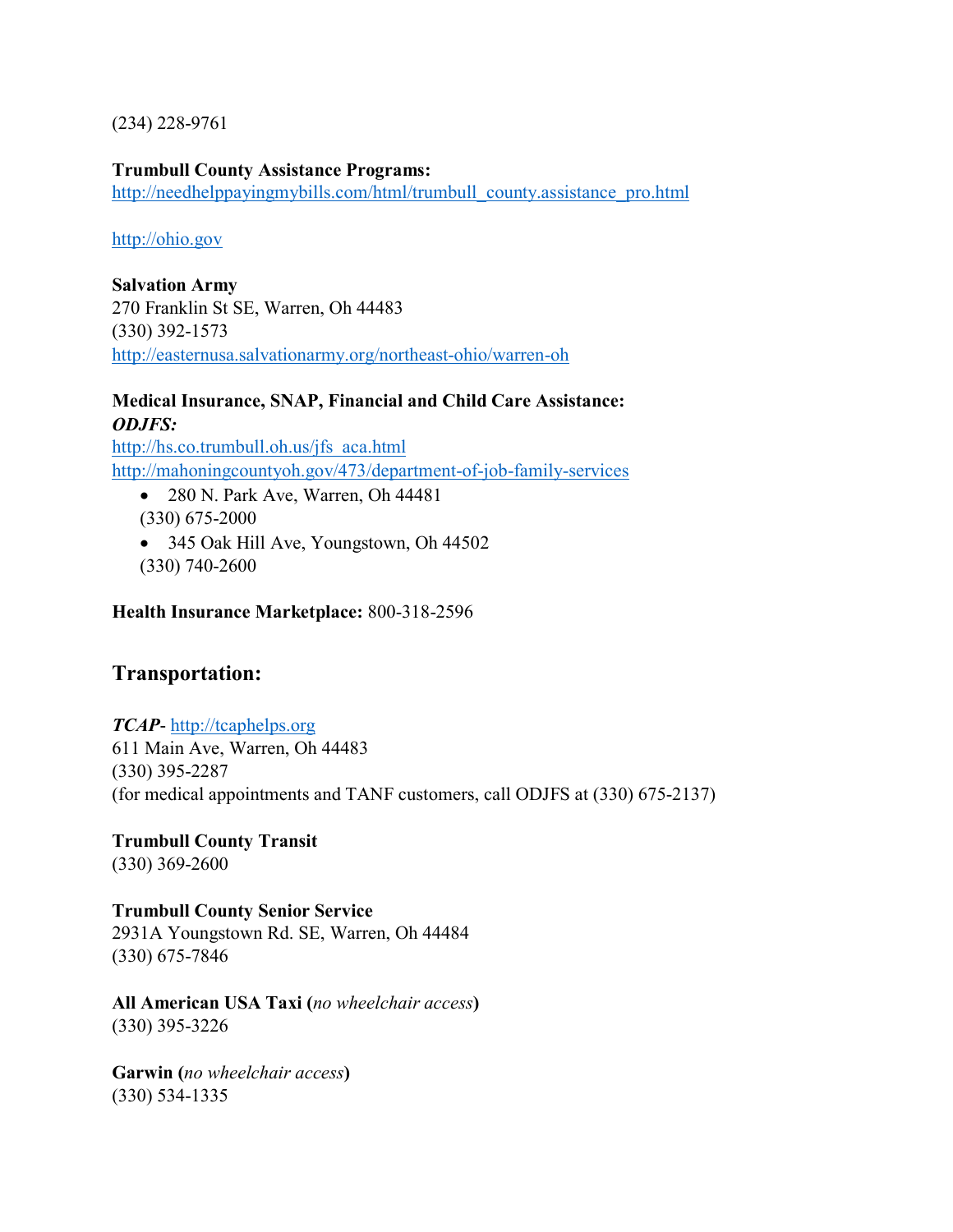**Comfort Care-A-Van** (*wheelchair access)* (330) 744-4145

**Country Neighbor** (*wheelchair access)* (440) 437-6311

**Girard Non-Handicapped Accessible Van for Residents** (330) 545-3306

**Brookfield Township Non-Handicapped Accessible Van for Residents** (330) 969-1111

**Newton Falls** (*for Residents Only*) (330) 469-3520

[http://uber.com](http://uber.com/) [http://lyft.com](http://lyft.com/)

# **Adult Education and Employment Assistance**

#### **Trumbull Career and Technical Center**

528 Educational Highway NW, Warren, Oh 44483 (330) 847-0503 [http://tctchome.com](http://tctchome.com/)

**Mahoning County Career and Technical Center** 7300 N Palmyra Rd, Canfield, Oh 44406 (330) 729-4100 [http://mahoningctc.com](http://mahoningctc.com/)

#### **Choffin Career and Technical Center**

200 E. Wood St., Youngstown, Oh 44503 (330) 744-8700 [http://chofinctc.com](http://chofinctc.com/)

# **22+ Adult High School Diploma Program:**

**Academy for Urban Scholars** (*Youngstown*) Contact Samuel Jackson Muhmmed (330) 744-9097